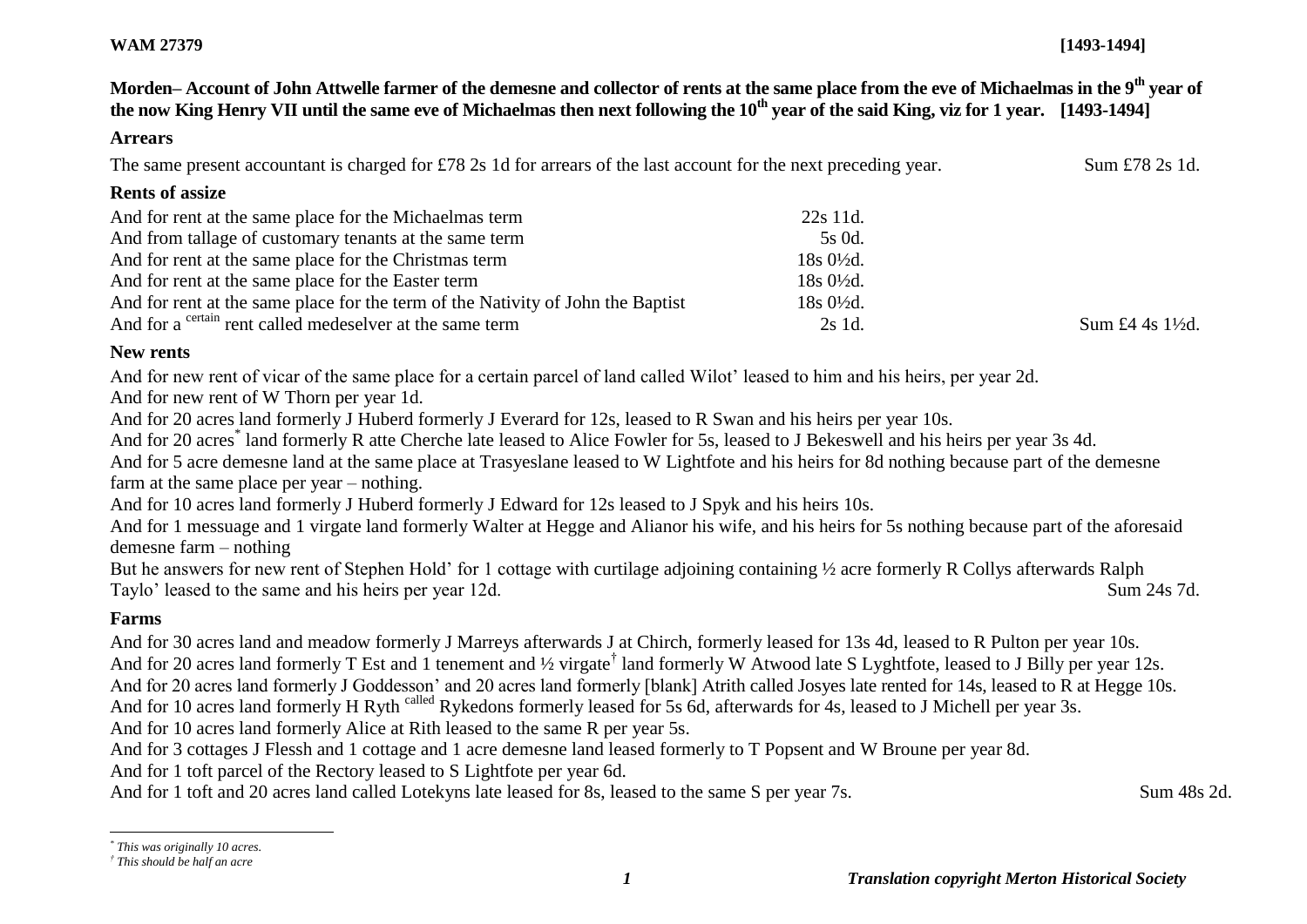#### **WAM 27379 [1493-1494]**

## **Rent in kind**

| And for the value of 4 cocks and 6 hens of rent sold, price per head 2d,                                         | 20d.    |                           |
|------------------------------------------------------------------------------------------------------------------|---------|---------------------------|
| And for the value of $4\frac{1}{2}$ hurdles for the fold of rent sold, price of each 2d,                         | 9d.     | Sum 2s 5d.                |
| Farm                                                                                                             |         |                           |
| And for farm of the manor with corn and livestock as overleaf leased to John D————— <sup>Attwell</sup> this vear |         | £4 13s 4d. Sum £4 13s 4d. |
| <b>Profits of court</b>                                                                                          |         |                           |
| And for 1 general Court held at the same place Wednesday $2nd$ October.                                          | 4d.     |                           |
| And for View with Court held at the same place Tuesday $22nd$ April.                                             | 32s 7d. | Sum 32s 11d.              |
|                                                                                                                  |         |                           |

#### **Sum total of receipts with arrears £92 7s 7½d.**

## **Rent defaults**

The same accounts in rent resolute of heirs of the lord of Kenwaldeshay for the year, 4 terms, 4s. because not paid And in allowance of <sup>new</sup> rent to the beadle because of his office for ½ virgate 2s. And for tallage at Michaelmas 2⅛d. And for medesilver at the feast of St John Baptist 2d. And in default of new rent for 30 acres land formerly J Marreys afterwards W at Cherch because in the lord's hands and at farm above for the year 3s. And for tallage at Michaelmas 6<sup>3</sup>/<sub>8</sub>d. And for medesilver at the feast of St John Baptist 2d. And in default of <sup>new</sup> rent for 20 acres land formerly S Est, 20 acres land formerly John Huberde, 20 acres formerly J Goddeson, 20 acres land formerly J at Ryth called Josyes, 20 acres called Lotkyns for the aforesaid reason, as for each tenement  $2s - 10s$ . And for tallage at Michaelmas, as for each tenement 4¼d 21¼d. And for medesilver at the nativity of St John Baptist as for each tenement  $2d - 10d$ . And in default of <sup>new</sup> rent for 10 acres land formerly J at Chyrch, 10 acres land formerly Alice at Ryth, 10 acres land formerly H at Ryth for the aforesaid reason, as for each tenement  $12d - 3s$ . And for tallage for the said tenements at Michaelmas 7<sup>1</sup>/<sub>8</sub>d. And for medesilver for the same tenements at Nativity of St John Baptist 6d. And in default of <sup>new</sup> rent for 1 cottage formerly J Flessh for the aforesaid reason, for the year –  $2\frac{1}{2}d$ . And in default of new rent for 1 tenement and 1 acre demesne land formerly W at Wood for the aforesaid reason for the year – 1½d. And in default of  $n_{\text{ew}}$  rent for Wilott' tenement for the aforesaid reason and 1 parcel thereof leased in new rent above for the year  $\frac{1}{2}d$ . Sum 27s 13/4d 23s 1<sup>3/4d</sup>

## **Petty expenses with building costs**

And in various repairs made this year upon the demesne of the manor at the same place, as in digging various ditches enclosing the demesne land just as contained by 1 detailed schedule thereof examined at this audit 14s 1d. And in stipend of the aforesaid rent collector for the year as is allowed in the preceding account 6s 8d. Sum 20s 9d.

## **Expenses of the Treasurer**

And in expenses of the treasurer of Westminster this year, 3s 4d. And in expenses of the clerk making the account with parchment bought for the same 12d Sum 4s 4d.

## **Cash deliveries**

And delivered to brother John Isselipp treasurer of Westminster this year with payments at the audit £9 4s 0¼d. Sum £9 4s 0¼d.

**Sum of all expenses and deliveries £11 12s 2<sup>5</sup>/<sub>8</sub>d. And he owes £80 15s 4<sup>5</sup>/<sub>8</sub>d [sic].**